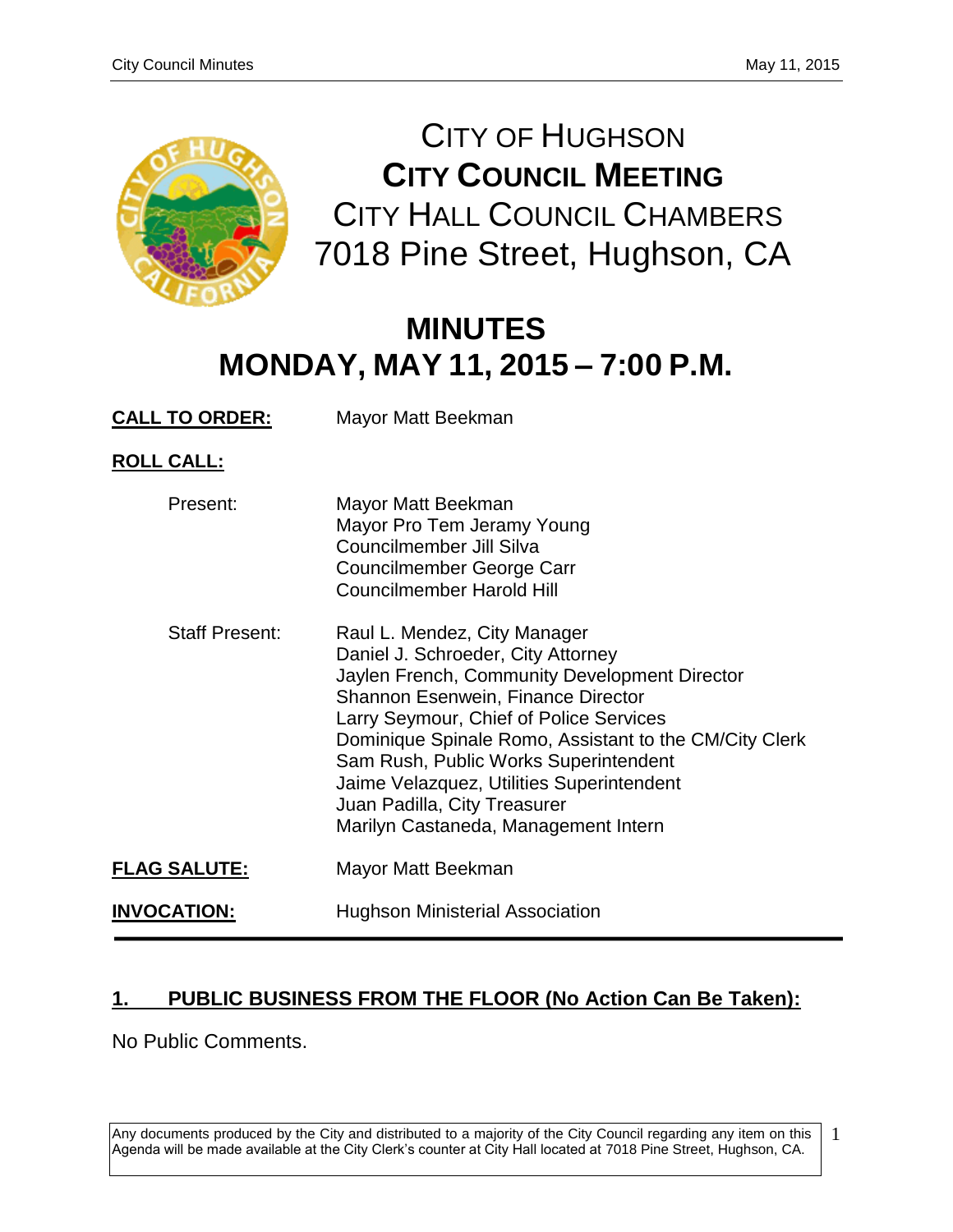## **2. PRESENTATIONS:**

**2.1:** A Proclamation of the Hughson City Council Declaring May 17 through May 23, 2015, as National Public Works Week, and recognition of the Hughson Public Works Staff for Nine (9) years of No Loss Time Injuries.

**City Clerk Spinale Romo presented the Proclamation and recognized the Public Works Staff for nine years of no loss time injuries. The Public Works staff present included Sam Rush, Jaime Velazquez, Neil Raya, and Jose Vasquez.** 

**2.2:** AED Presentation by Jeff Serpa, Hughson Fire Protection District.

**Jeff Serpa presented a PowerPoint to the City Council on the need for AED's throughout the City of Hughson, including at the schools and city buildings. The Fire District is asking for donations to provide them at these locations.** 

**The City Council requested that staff work with the Fire District on a recommendation to bring to the City Council for consideration at a future meeting.** 

## **3. CONSENT CALENDAR:**

**All items listed on the Consent Calendar are to be acted upon by a single action of the City Council unless otherwise requested by an individual Councilmember for special consideration. Otherwise, the recommendation of staff will be accepted and acted upon by roll call vote.**

- **3.1:** Approve the Minutes of the Regular Meeting of April 27, 2015 and the Minutes of the April 13, 2015 Meeting that was Adjourned to April 27, 2015, pursuant to Government Code Section 54955, regarding Agenda Item 5.2.
- **3.2:** Approve the Warrants Register.
- **3.3:** Approve the City of Hughson Treasurer's Report for March.
- **3.4:** Adopt Resolution No. 2015-10, adding Finance Director Shannon Esenwein and removing former Community Development Director Thom Clark, as a signatory on the City of Hughson bank accounts at the Bank of the West, effective May 12, 2015.
- **3.5:** Waive the Second Reading and Adopt Ordinance No. 2015-02, amending Chapter 2.20 of the Hughson Municipal Code – Emergency Services to include revisions to the Disaster Council organizational structure.
- **3.6:** Adopt Resolution No. 2015-12, waiving fees for Hughson's Concerts Series - Downtown for June 6, 13, and 20, 2015.

Any documents produced by the City and distributed to a majority of the City Council regarding any item on this Agenda will be made available at the City Clerk's counter at City Hall located at 7018 Pine Street, Hughson, CA. 2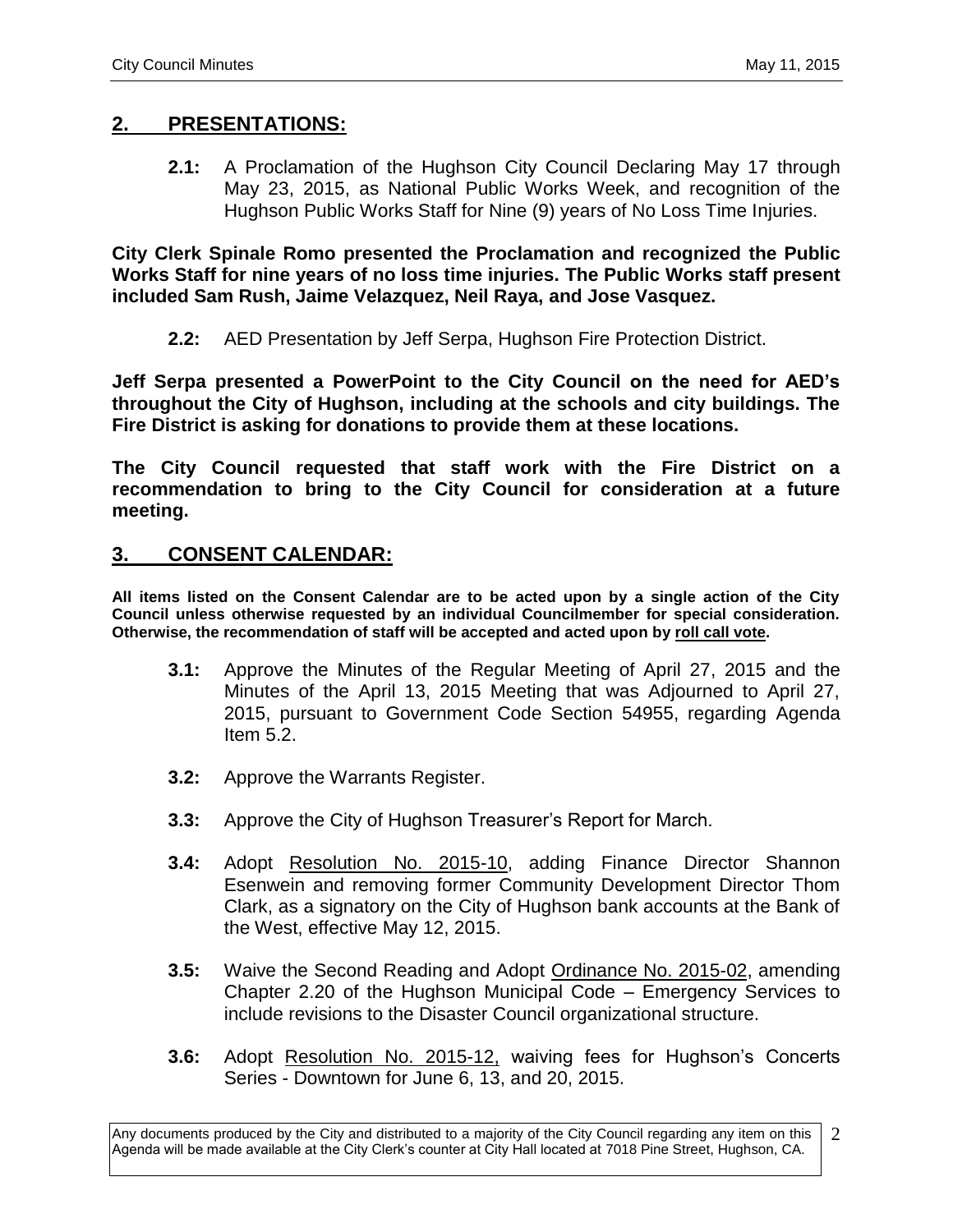- **3.7:** Adopt Resolution No. 2015-13, awarding the Tully Road Railroad Crossing Project under the Burlington Northern Santa Fe (BNSF) Rail Line to Rolfe Construction in the amount of \$216,724.00 and authorizing a 10% construction contingency as well as a 6% set-Aside for construction testing and inspection.
- **3.8:** Adopt Resolution No. 2015-14, awarding the Tully Road Reconstruction Project to George Reed, Inc. in the amount of \$353,978.00 and authorizing a 10% construction contingency as well as a 4% set-aside for construction testing and inspection.

## **BEEKMAN/HILL 5-0 motion passes to approve the Consent Calendar as presented.**

## **4. UNFINISHED BUSINESS:**

**4.1:** Approve the Franchise Agreement with Gilton Solid Waste Management, Inc. for the Collection and Transportation of Garbage and Refuse in the City of Hughson, Authorize the City Manager, inclusive of any final edits by the City Attorney, to Execute the Franchise Agreement with Gilton Solid Waste Management, Inc. for the Collection and Transportation of Garbage and Refuse in the City of Hughson, and Authorize the City Manager to execute an amendment, prepared by the City Attorney, to the current Franchise Agreement with Waste Management to extend the agreement until June 30, 2015 or the end of the current fiscal year.

#### **City Manager Mendez presented the Staff Report on this Item.**

**Dennis Shuler with Gilton Solid Waste Management, Inc., presented a PowerPoint to the City Council on their services.** 

**Mayor Beekman advised staff to look into providing a collection facility for recyclables in the City so residents have access to one locally, as the City will be moving from the three cart system (refuse, green waste, recycling), to a two cart system (refuse and mixed compostable waste).**

**City Attorney Schroeder advised the City Council that Proposition 218 does not allow for special rates on such services, which would include a 10% senior discount and a discounted rate for 15 "grandfathered" residences, in which the City currently provides. All rate payers must pay equal rates for equal services. These special rates will no longer be active when the new rates are implemented.** 

**SILVA/CARR 5-0 motion passes to Approve the Franchise Agreement with Gilton Solid Waste Management, Inc. for the Collection and Transportation of Garbage and Refuse in the City of Hughson, Authorize the City Manager, inclusive of any final edits by the City Attorney, to Execute the Franchise Agreement with Gilton** 

Any documents produced by the City and distributed to a majority of the City Council regarding any item on this Agenda will be made available at the City Clerk's counter at City Hall located at 7018 Pine Street, Hughson, CA. 3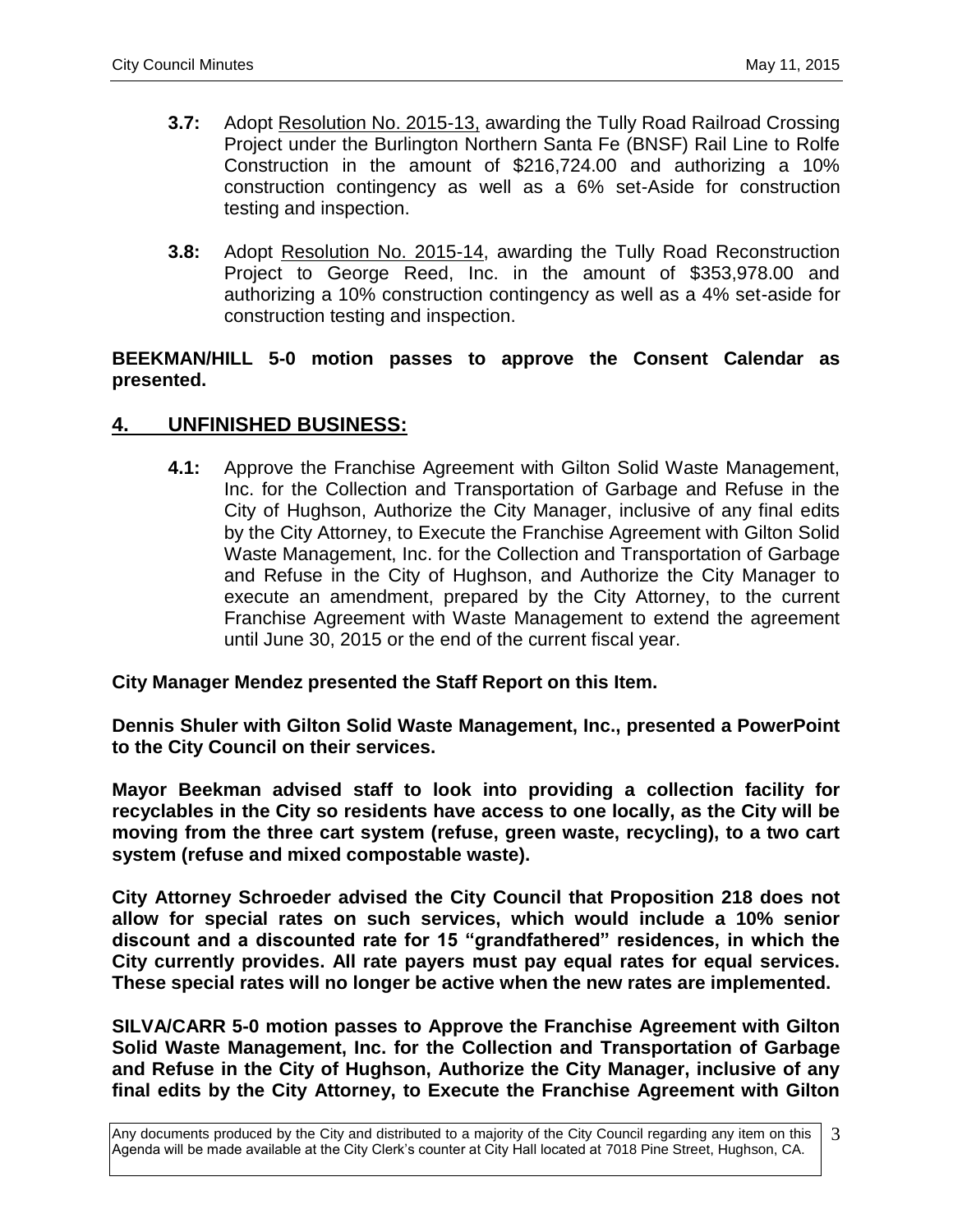**Solid Waste Management, Inc. for the Collection and Transportation of Garbage and Refuse in the City of Hughson, and Authorize the City Manager to execute an amendment, prepared by the City Attorney, to the current Franchise Agreement with Waste Management to extend the agreement until June 30, 2015 or the end of the current fiscal year.**

**4.2:** Adopt the City of Hughson Water Rate Study and move forward with a recommended rate increase in order to access Safe Drinking Water State Revolving Funds (SDWSRF) for the Well No. 7 Replacement Project, Initiate Proposition 218 process and set July 13, 2015 as the public hearing date for consideration of the proposed water rate increase, and Adopt Resolution No. 2015-15, reaffirming the Notice of Acceptance of Application (NOAA) based on revised terms and conditions, including the revised project cost estimate, for the Safe Drinking Water State Revolving Fund Project Funding for the City of Hughson, Project No. 50100008- 011C.

## **City Manager Mendez presented the Staff Report on this Item.**

**Doug Dove with Bartle Wells & Associates reviewed the 2015 Water Rate Study Draft Report and presented a PowerPoint on the water rate options for the well replacement project. The Council deliberated on this item and asked for further clarifications from staff.** 

**CARR/HILL 5-0 motion passes to Adopt the City of Hughson Water Rate Study and move forward with the recommended rate increase to Base Case: Fully Funded System Depreciation Rate of \$69.58 (2019/2020-end of 5 year phase-in) in order to access Safe Drinking Water State Revolving Funds (SDWSRF) for the Well No. 7 Replacement Project, Initiate Proposition 218 process and set July 13, 2015 as the public hearing date for consideration of the proposed water rate increase, and Adopt Resolution No. 2015-15, reaffirming the Notice of Acceptance of Application (NOAA) based on revised terms and conditions, including the revised project cost estimate, for the Safe Drinking Water State Revolving Fund Project Funding for the City of Hughson, Project No. 50100008-011C.**

## **5. PUBLIC HEARING TO CONSIDER THE FOLLOWING: NONE.**

## **6. NEW BUSINESS:**

**6.1:** Adopt Resolution No. 2015-11, directing the filing of the Annual Reports for Fiscal Year 2015-2016 for the Special Assessment Districts (Benefit Assessment Districts and Landscape and Lighting Districts) in the City of Hughson.

## **Director French presented the Staff Report on this Item.**

Any documents produced by the City and distributed to a majority of the City Council regarding any item on this Agenda will be made available at the City Clerk's counter at City Hall located at 7018 Pine Street, Hughson, CA. 4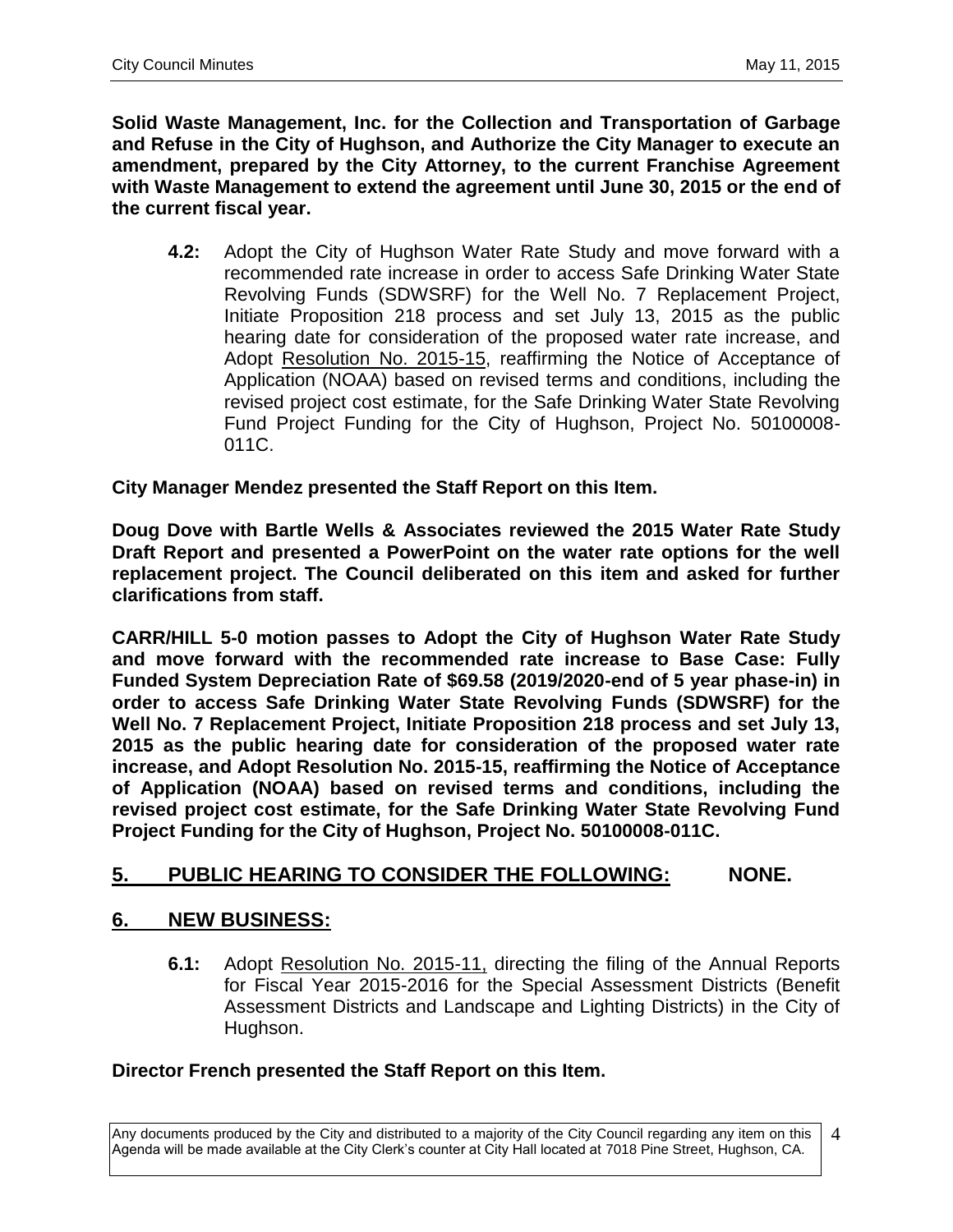**BEEKMAN/SILVA 5-0 motion passes to Adopt Resolution No. 2015-11, directing the filing of the Annual Reports for Fiscal Year 2015-2016 for the Special Assessment Districts (Benefit Assessment Districts and Landscape and Lighting Districts) in the City of Hughson.**

# **7. CORRESPONDENCE:**

- **7.1:** Update of the Hatch Road and Santa Fe Avenue Signal Project.
- **7.2:** Parks and Recreation Commission Agenda, May 12, 2015.

#### **8. COMMENTS:**

**8.1:** Staff Reports and Comments: (Information Only – No Action)

| <b>City Manager:</b> | City Manager Mendez provided an    |
|----------------------|------------------------------------|
|                      | update on the success of the LOVE  |
|                      | Hughson and the City-wide Clean-Up |
|                      | Events.                            |

**City Clerk:**

| <b>Community Development Director:</b> | Director French updated the           |
|----------------------------------------|---------------------------------------|
|                                        | <b>Council on the Starn Park Play</b> |
|                                        | <b>Structure and the Hatch and</b>    |
|                                        | <b>Santa Fe Signal Project.</b>       |

**Director of Finance:**

**Police Services: Chief Seymour updated the Council on recent events in town that have needed police involvement.** 

#### **City Attorney:**

**8.2:** Council Comments: (Information Only – No Action)

**Councilmember Hill updated the Council on his attendance at the City-wide Clean-Up the Fire District's Chicken BBQ, and the Turlock Government Night Events.** 

**Mayor Pro Tem Young updated the Council on his attendance at the Perks Coffee Company Grand Opening Event.** 

**Councilmember Silva updated the Council on her attendance at the SJVAPCD Special City Selection Committee Meeting.** 

Any documents produced by the City and distributed to a majority of the City Council regarding any item on this Agenda will be made available at the City Clerk's counter at City Hall located at 7018 Pine Street, Hughson, CA. 5